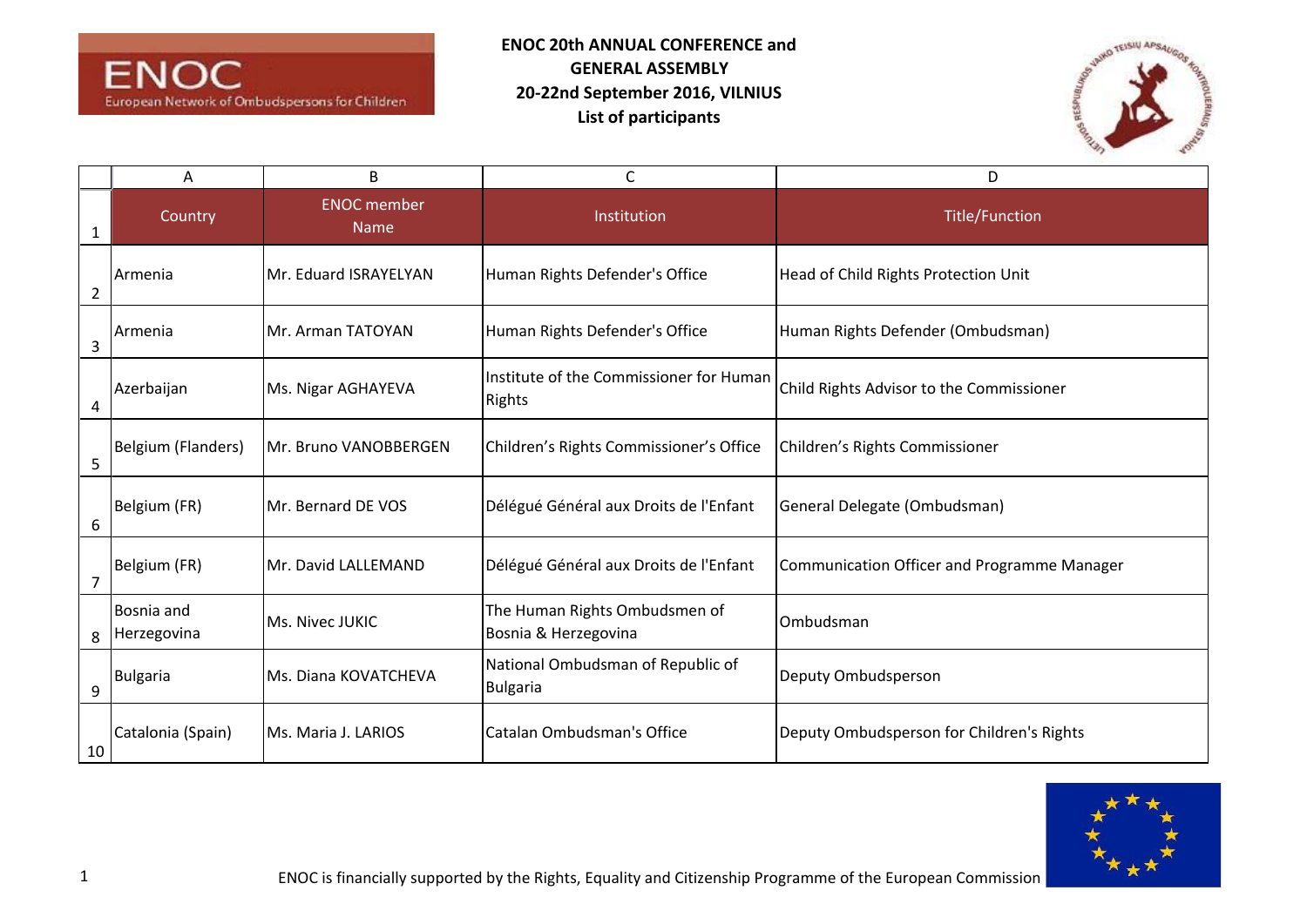



|    | А                 | B                      | $\mathsf C$                                       | D                                              |
|----|-------------------|------------------------|---------------------------------------------------|------------------------------------------------|
| 11 | Catalonia (Spain) | Ms. Anna PIFERRER      | Catalan Ombudsman's Office                        | Advisor                                        |
| 12 | Croatia           | Ms. Ivana MILAC KLARIC | Ombudsman for Children's Office                   | Ombudsman for Children                         |
| 13 | Croatia           | Ms. Ivona SALAJ        | Ombudsman for Children's Office                   | Advisor                                        |
| 14 | Cyprus            | Ms. Leda KOURSOUMBA    | Commissioner for Children's Rights<br>Office      | Commissioner for Children's Rights             |
| 15 | Cyprus            | Ms. Maria ROSSIDOU     | Commissioner for Children's Rights<br>Office      | Head of Commissioner's Office                  |
| 16 | Denmark           | Mr. Soren Gade HANSEN  | Børnerådet-The National Council for<br>Children   | <b>Chief Advisor</b>                           |
| 17 | England           | Ms. Anne LONGFIELD     | Children's Commissioner for England               | <b>Children's Commissioner</b>                 |
| 18 | England           | Ms. Anna HENRY         | Children's Commissioner for England               | Director for Children's Rights                 |
| 19 | Estonia           | Mr. Andres ARU         | Office of the Chancellor of Justice of<br>Estonia | Head of Children's and Youth Rights Department |
| 20 | Estonia           | Ms. Aigi KIVIOJA       | Office of the Chancellor of Justice of<br>Estonia | Advisor                                        |

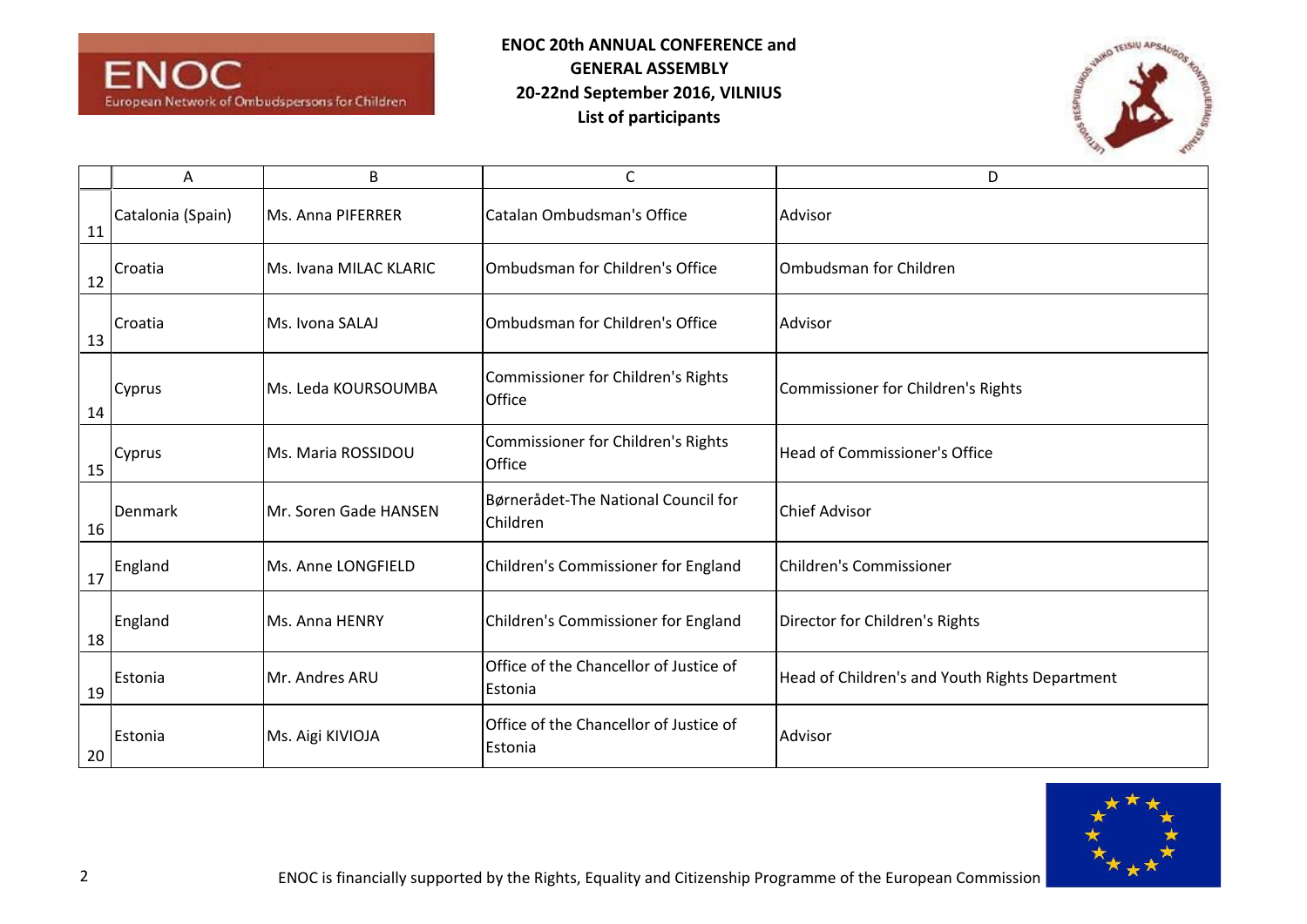



|    | А       | В                                           | С                                                       | D                                                                        |
|----|---------|---------------------------------------------|---------------------------------------------------------|--------------------------------------------------------------------------|
| 21 | Finland | Mr. Tuomas KURTTILA                         | Office of the Ombudsman for Children                    | Ombudsman for Children                                                   |
| 22 | France  | Ms. Geneviève AVENARD                       | Défenseur des Droits                                    | Défenseure des Enfants                                                   |
| 23 | France  | Ms. Stéphanie CARRERE                       | Défenseur des Droits                                    | International Affairs Officer                                            |
| 24 | Georgia | Ms. Tamta BABUNASHVILI                      | The Child's Rights Center - Public<br>Defender's Office | Chief Specialist at the Child's Rights Center of the Public<br>Defender  |
| 25 | Georgia | Ms. Tamar CHKHOLARIA                        | The Child's Rights Center - Public<br>Defender's Office | Senior Specialist at the Child's Rights Center of the Public<br>Defender |
| 26 | Greece  | Mr. George MOSCHOS                          | The Greek Ombudsman                                     | Deputy Ombudsperson for Children's Rights                                |
| 27 | Iceland | Ms. Margaret Maria<br><b>SIGURDARDOTTIR</b> | Ombudsman for children of Iceland                       | Ombudsman for Children                                                   |
| 28 | Iceland | Ms. Elisabet GISLADOTTIR                    | Ombudsman for children of Iceland                       | Legal Advisor                                                            |
| 29 | Ireland | Dr. Niall MULDOON                           | Ombudsman for Children's Office                         | Ombudsman for Children                                                   |
| 30 | Ireland | Ms. Nuala WARD                              | <b>IOmbudsman for Children's Office</b>                 | Director of Investigations                                               |

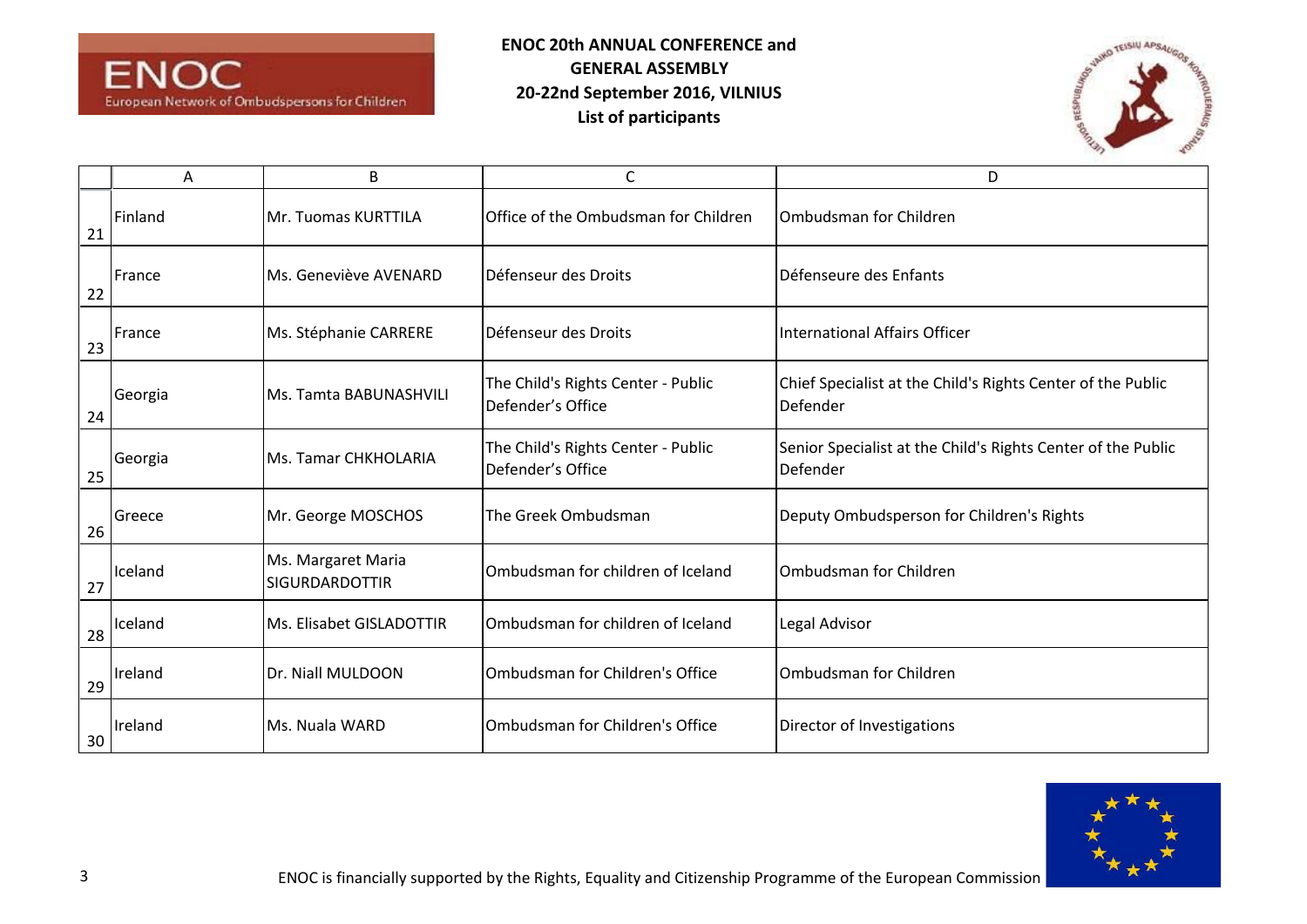



|    | Α          | B                                     | C                                                   | D                                                               |
|----|------------|---------------------------------------|-----------------------------------------------------|-----------------------------------------------------------------|
| 31 | Italy      | Ms. Alessandra BERNARDON              | National Authority for Children and<br>Adolescents  | Officer                                                         |
| 32 | Latvia     | Mr. Juris JANSONS                     | Ombudsman's Office of the Republic of<br>Latvia     | Ombudsman                                                       |
| 33 | Latvia     | Ms. Laila GRAVERE                     | Ombudsman's Office of the Republic of<br>Latvia     | Director of Children's Rights Division                          |
| 34 | Latvia     | Ms. Ruta SILINA                       | Ombudsman's Office of the Republic of<br>Latvia     | Head of Communication and International Cooperation<br>Division |
| 35 | Lithuania  | Ms. Edita ŽIOBIENE                    | Office of the Ombudsperson for<br>Children's Rights | Ombudsperson for Children's Rights                              |
| 36 | Lithuania  | Ms. Audrone BEDORF                    | Office of the Ombudsperson for<br>Children's Rights | <b>Chief Advisor</b>                                            |
| 37 | Luxembourg | Mr. René SCHLECHTER                   | Ombuds Committee for the right of the<br>child      | <b>President of the Committee</b>                               |
| 38 | Luxembourg | Ms. Françoise GILLEN                  | Ombuds Committee for the right of the<br>child      | Lawyer                                                          |
| 39 | Malta      | Ms. Pauline MICHELI                   | Office of the Commissioner for Children<br>of Malta | <b>Commissioner for Children</b>                                |
| 40 | Malta      | Ms. Suzanne GARCIA<br><b>IMBERNON</b> | Office of the Commissioner for Children<br>of Malta | Task Manager                                                    |

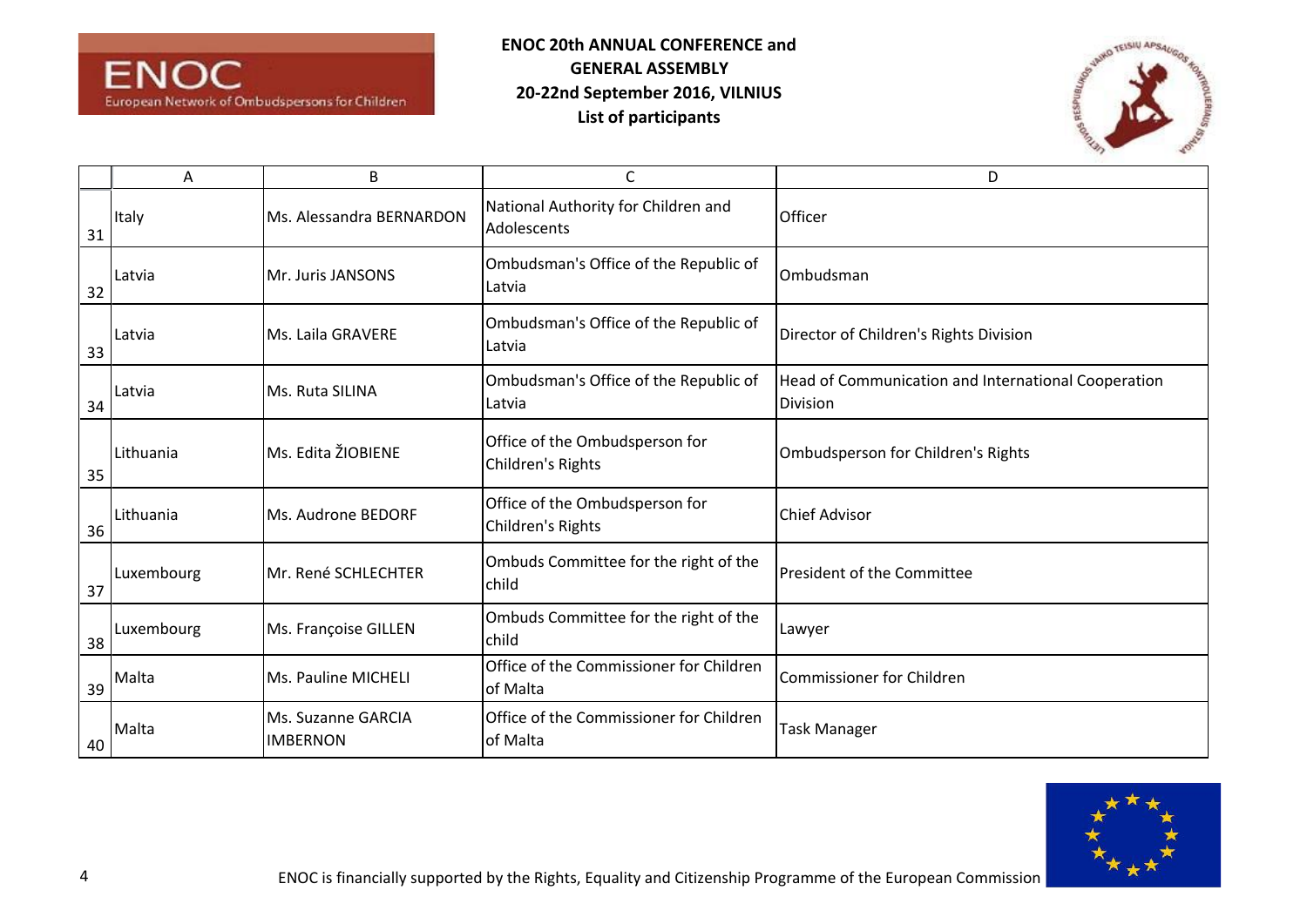



|    | Α                             | В                        | C                                                              | D                                        |
|----|-------------------------------|--------------------------|----------------------------------------------------------------|------------------------------------------|
| 41 | Moldova                       | Ms. Maia BANARESCU       | People's Advocate Office for Moldova                           | Child Defender                           |
| 42 | Montenegro                    | Ms. Snezana MIJUSKOVIC   | The Protector of Human Rights and<br>Freedoms                  | Deputy Ombudsman                         |
| 43 | Montenegro                    | Ms. Duska SLJIVANCANIN   | The Protector of Human Rights and<br>Freedoms                  | Children's Rights Advisor                |
| 44 | Northern Ireland<br>(UK)      | lMs. Koulla YIASOUMA     | Northern Ireland Commissioner for<br>Children & Young People   | Commissioner for Children & Young People |
|    | Northern Ireland<br>$45$ (UK) | Ms. Mairéad McCAFFERTY   | Northern Ireland Commissioner for<br>Children & Young People   | <b>Chief Executive</b>                   |
| 46 | Norway                        | Ms. Tone Foss ASPEVOLL   | Ombudsman for Children in Norway                               | <b>Head of Communication</b>             |
| 47 | Poland                        | Mr. Marek MICHALAK       | Office of the Ombudsman for Children                           | Ombudsman for Children                   |
| 48 | Poland                        | Ms. Agata JASZTAL        | Office of the Ombudsman for Children                           | <b>Head of International Affairs</b>     |
| 49 | Poland                        | Ms. Magdalena CZAJKOWSKA | Office of the Ombudsman for Children                           | International Affairs Officer            |
| 50 | Poland                        | Mr. Piotr MOLECKI        | Office of the Ombudsman for Children                           | <b>Staff member</b>                      |
| 51 | Scotland (UK)                 | Mr. Tam BAILLIE          | Children and Young People's<br>Commissioner's Office, Scotland | Children and Young People's Commissioner |

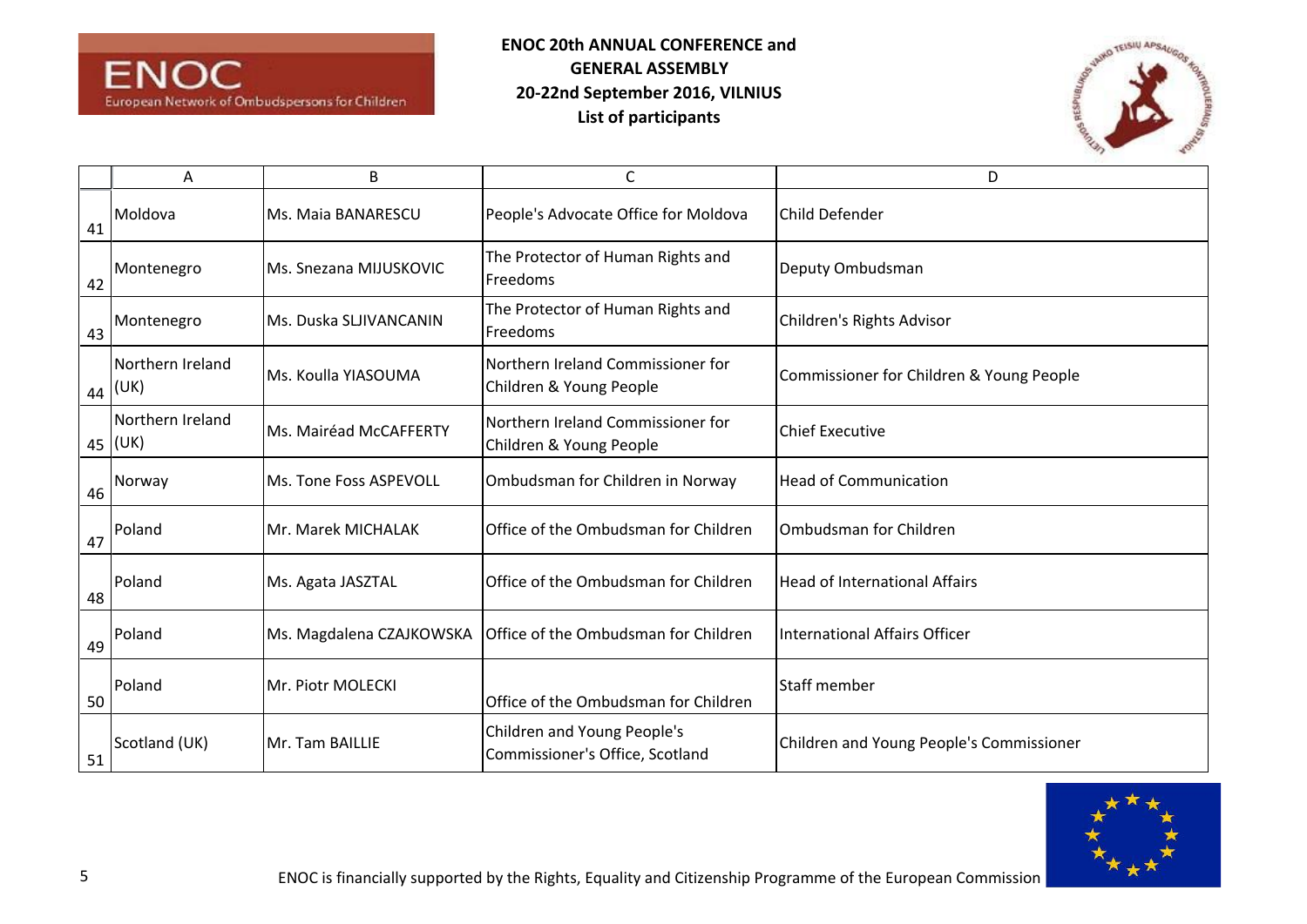



|    | A               | B                                           | С                                                            | D                                                                                             |
|----|-----------------|---------------------------------------------|--------------------------------------------------------------|-----------------------------------------------------------------------------------------------|
| 52 | Serbia          | Ms. Gordana STEVANOVIC                      | <b>Protector of Citizens</b>                                 | Deputy Ombudsman for the Rights of the Child                                                  |
| 53 | Serbia          | Ms. Natasa JOVIC                            | <b>Protector of Citizens</b>                                 | <b>Assistant Secretary General</b>                                                            |
| 54 | Slovakia        | Ms. Lenka BODNAROVA                         | Office of the Public Defender of Rights                      | Legal Expert                                                                                  |
| 55 | Slovenia        | Mr. Tone DOLČIČ                             | Human Rights Ombudsman's Office                              | Deputy Ombudsman                                                                              |
| 56 | <b>Sweden</b>   | Mr. Kalle ELOFSSON                          | Ombudsman for Children's Office                              | Director of Administration                                                                    |
| 57 | Sweden          | Ms. Anna Karin Hildingson<br><b>BOQVIST</b> | Ombudsman for Children's Office                              | Director of Program and Research                                                              |
| 58 | The Netherlands | Ms. Rhea VERHEUL                            | De Kinderombudsman                                           | <b>Policy Advisor</b>                                                                         |
| 59 | Ukraine         | Ms. Aksana FILIPISHYNA                      | Ukrainian Parliament Commissioner for<br><b>Human Rights</b> | Commissioner's representative for Children's rights, non-<br>discrimination & gender equality |
| 60 | Ukraine         | Mr. Bogdan KRYKLYVENKO                      | Ukrainian Parliament Commissioner for<br>Human Rights        | <b>Head of Secretariat</b>                                                                    |
| 61 | <b>Wales</b>    | Ms. Sally HOLLAND                           | Office of the Children's Commissioner for<br>Wales           | Children's Commissioner for Wales                                                             |

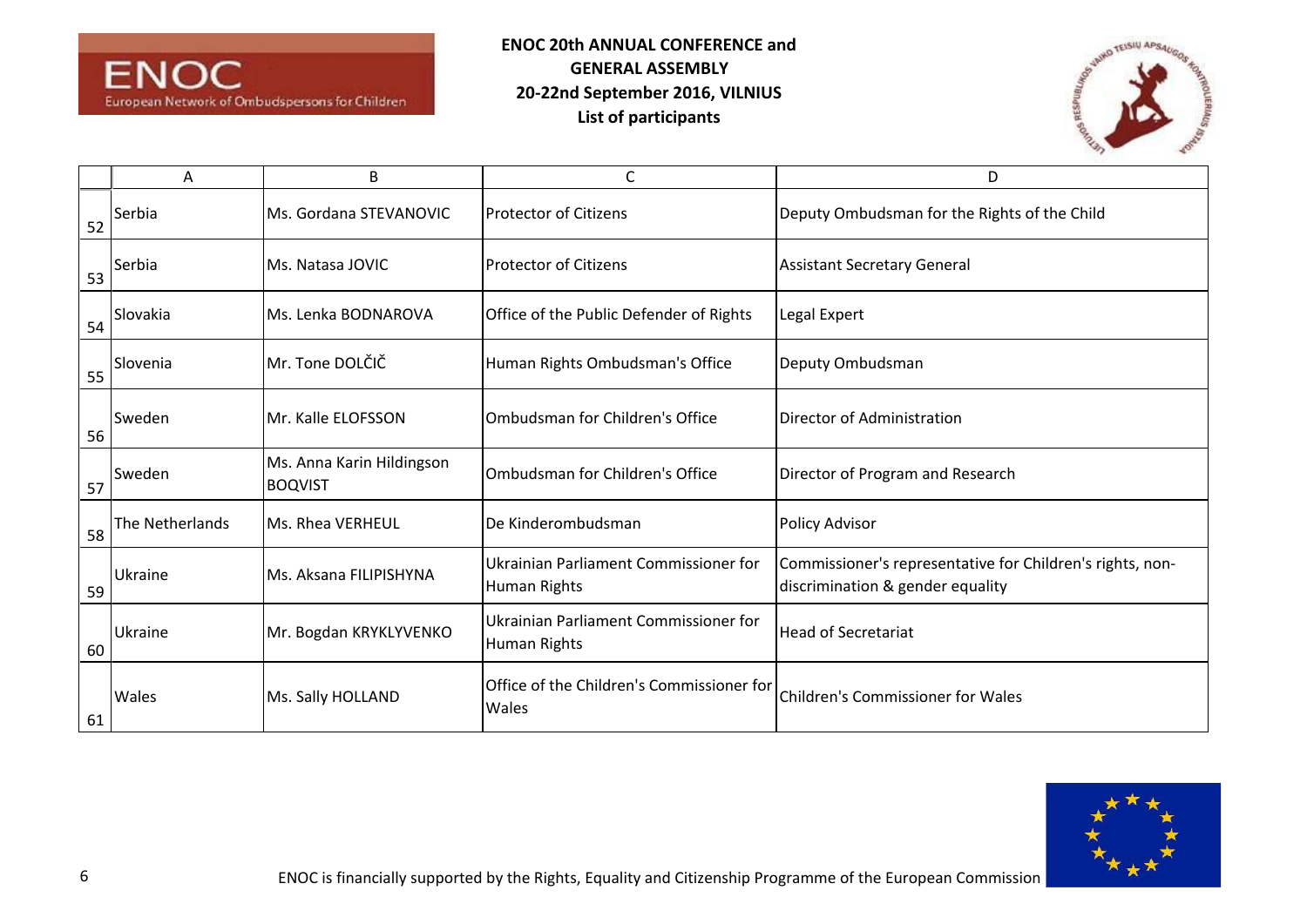



|    | Α                                                                      | B                             | C                                                                                                                                | D                                                              |
|----|------------------------------------------------------------------------|-------------------------------|----------------------------------------------------------------------------------------------------------------------------------|----------------------------------------------------------------|
| 62 | <b>Organisation</b>                                                    | <b>Speaker</b><br><b>Name</b> |                                                                                                                                  | <b>Position</b>                                                |
| 63 | <b>United Nations</b>                                                  | Mr. Dainius PÜRAS             | Special Rapporteur on the right of everyone to the enjoyment of the highest attainable standard of<br>physical and mental health |                                                                |
| 64 | <b>UNESCO</b>                                                          | Ms. Justine SASS              | Chief of the Section of Education for Inclusion and Gender Equality                                                              |                                                                |
| 65 | Council of Europe                                                      | Ms. Regina JENSDOTTIR         | Head of Children's Rights Divison                                                                                                |                                                                |
| 66 | Council of Europe                                                      | Ms. Françoise KEMPF           | Advisor to the Council of Europe Commissioner for Human Rights                                                                   |                                                                |
| 67 | Council of Europe                                                      | Ms. Petra ROTER               | President ad interim of Advisory Committee on the Framework Convention for the Protection of<br><b>National Minorities</b>       |                                                                |
| 68 | European<br>Commission                                                 | Ms. Margaret TUITE            | European Commission Coordinator for the Rights of the Child                                                                      |                                                                |
| 69 | <b>EU Fundamental</b><br><b>Rights Agency</b>                          | Ms. Astrid PODSIADLOWSKI      |                                                                                                                                  | Head of Sector Rights of the Child                             |
|    | Organisation for<br>Security and<br>Cooperation in<br>70 Europe (OSCE) | Ms. Jennifer CROFT            |                                                                                                                                  | Senior Adviser to the High Commissioner on National Minorities |

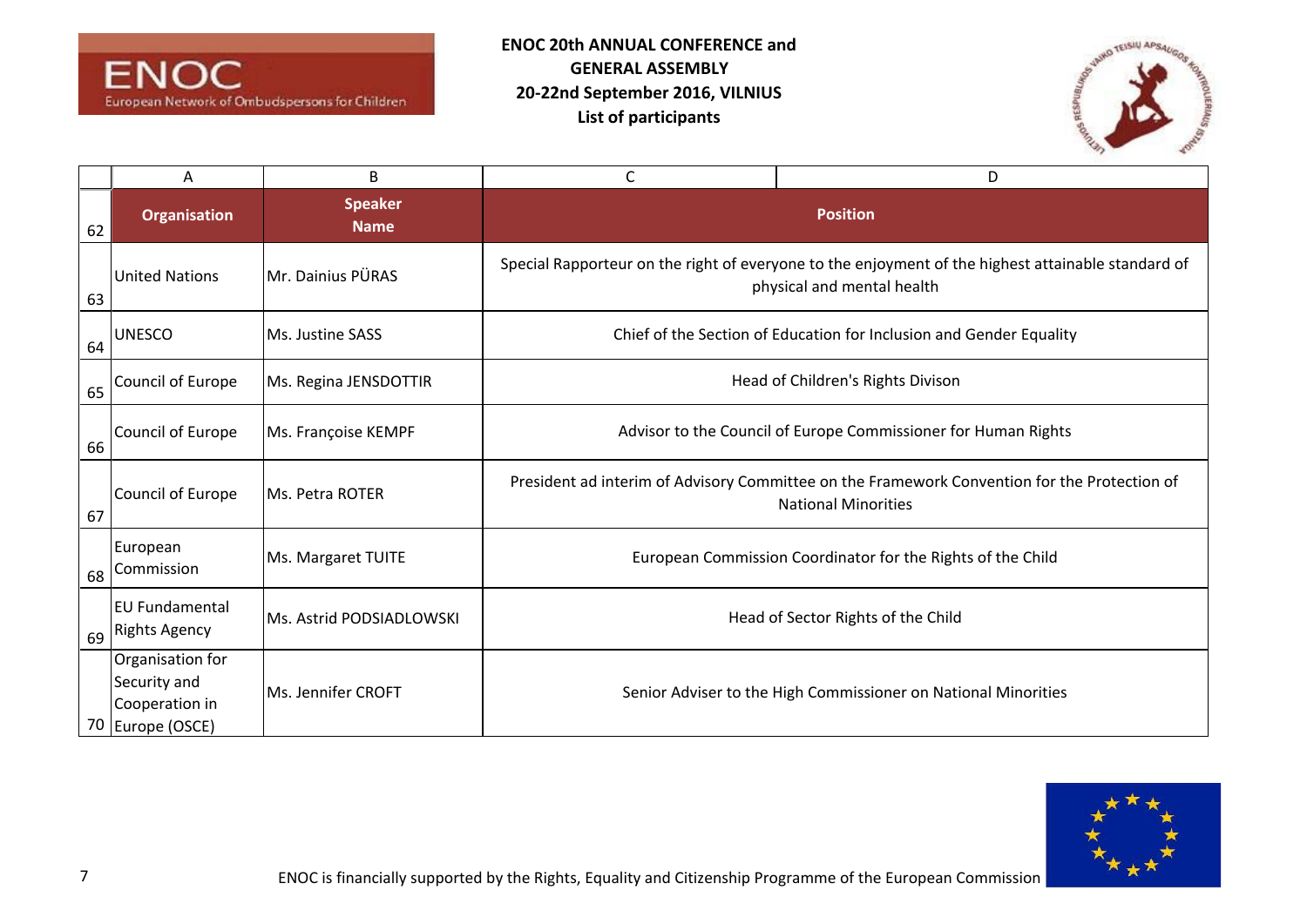



|    | Α                                                                             | B                              | С                                                                                                                        | D                        |
|----|-------------------------------------------------------------------------------|--------------------------------|--------------------------------------------------------------------------------------------------------------------------|--------------------------|
| 71 | The Constitutional<br>Court of the<br>Republic of Lithuania                   | Ms. Danutė JOCIENE             | Justice of the Constitutional Court<br>Prof. Dr. Hab., Head of Department of Pedeutology, Faculty of Educational Studies |                          |
| 72 | <b>Adam Mickiewicz</b><br>University in Poznan, Mr. Stanislaw DYLAK<br>Poland |                                |                                                                                                                          |                          |
| 73 | <b>NGOs/Foundations</b><br>and other observer<br>organisations                | <b>Observer</b><br><b>Name</b> | <b>Organization/Institution</b>                                                                                          | <b>Title/Position</b>    |
| 74 | Eurochild                                                                     | Ms. Hanna HEINONEN             | Central Union for Child Welfare, Finland                                                                                 | <b>Secretary General</b> |
|    | Hospital<br>Organization of<br>Pedagogues in<br>75 Europe (H.O.P.E.)          | Mr. Michel KLEUTERS            | Hospital Organization of Pedagogues in<br>Europe (H.O.P.E.)                                                              | Ambassador H.O.P.E       |
| 76 | Russia                                                                        | Ms. Evgenia KAMENETSKAYA       | Save the Children Norway in Russia                                                                                       | <b>Country Director</b>  |
| 77 | Russia                                                                        | Mr. Igor KURAKIN               | Save the Children Norway in Russia                                                                                       | Programme Manager        |

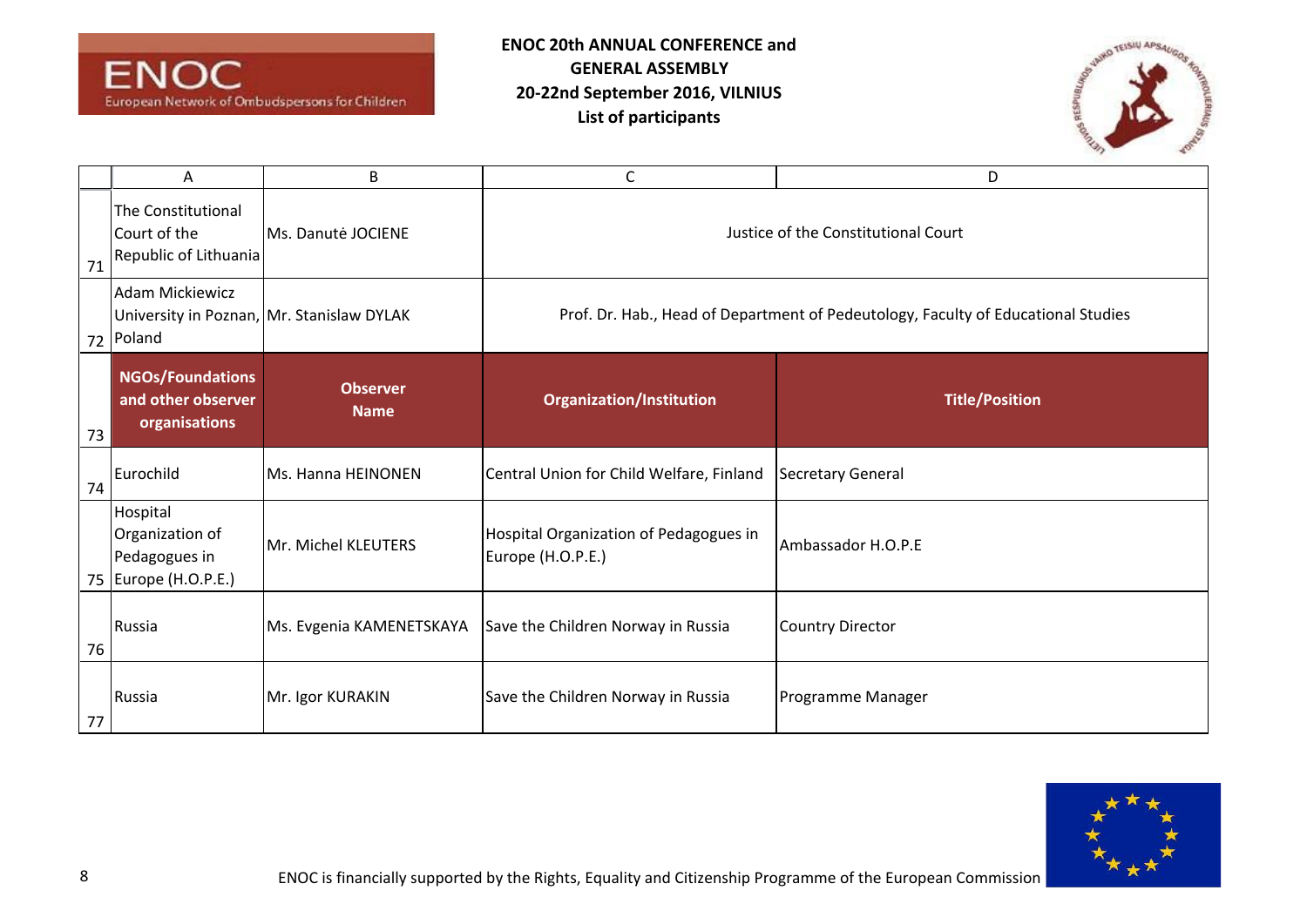



|    | Α                                    | B                       | C                                                 | D                                |
|----|--------------------------------------|-------------------------|---------------------------------------------------|----------------------------------|
| 78 | <b>UNICEF</b>                        | Ms. Dinara DILDABEKOVA  | <b>UNICEF Office in Kazakhstan</b>                | Officer                          |
| 79 | <b>UNICEF</b>                        | Ms. Ayash MAKENOVA      | <b>UNICEF Office in Kazakhstan</b>                | Officer                          |
| 80 | The Law Institute of<br>Lithuania    | Ms. Laura ÜSELE         | The Law Institute of Lithuania                    | Researcher, Juvenile Law Section |
| 81 | <b>Mykolas Romeris</b><br>University | Ms. Odeta MERFELDAITE   | Institute of Education Scoence and Social<br>Work | <b>Professor Doctor</b>          |
| 82 | <b>Vilnius University</b>            | Ms. Vilija TARGAMADZE   | Department of Educology                           | Professor                        |
|    | Ministry of                          |                         |                                                   |                                  |
|    | <b>Education and</b>                 | Ms. Zydroné ZUKAUSKAITE | Department of General Education                   | Advisor                          |
|    | 83 Science, Lithuania                |                         |                                                   |                                  |
|    | National Centre for                  |                         |                                                   |                                  |
|    | Special Needs                        |                         | National Centre for Special Needs                 |                                  |
|    | <b>Education and</b>                 | Ms. Irma CIZIENE        | <b>Education and Psychology</b>                   | Director                         |
|    | Psychology,                          |                         |                                                   |                                  |
|    | 84 Lithuania                         |                         |                                                   |                                  |

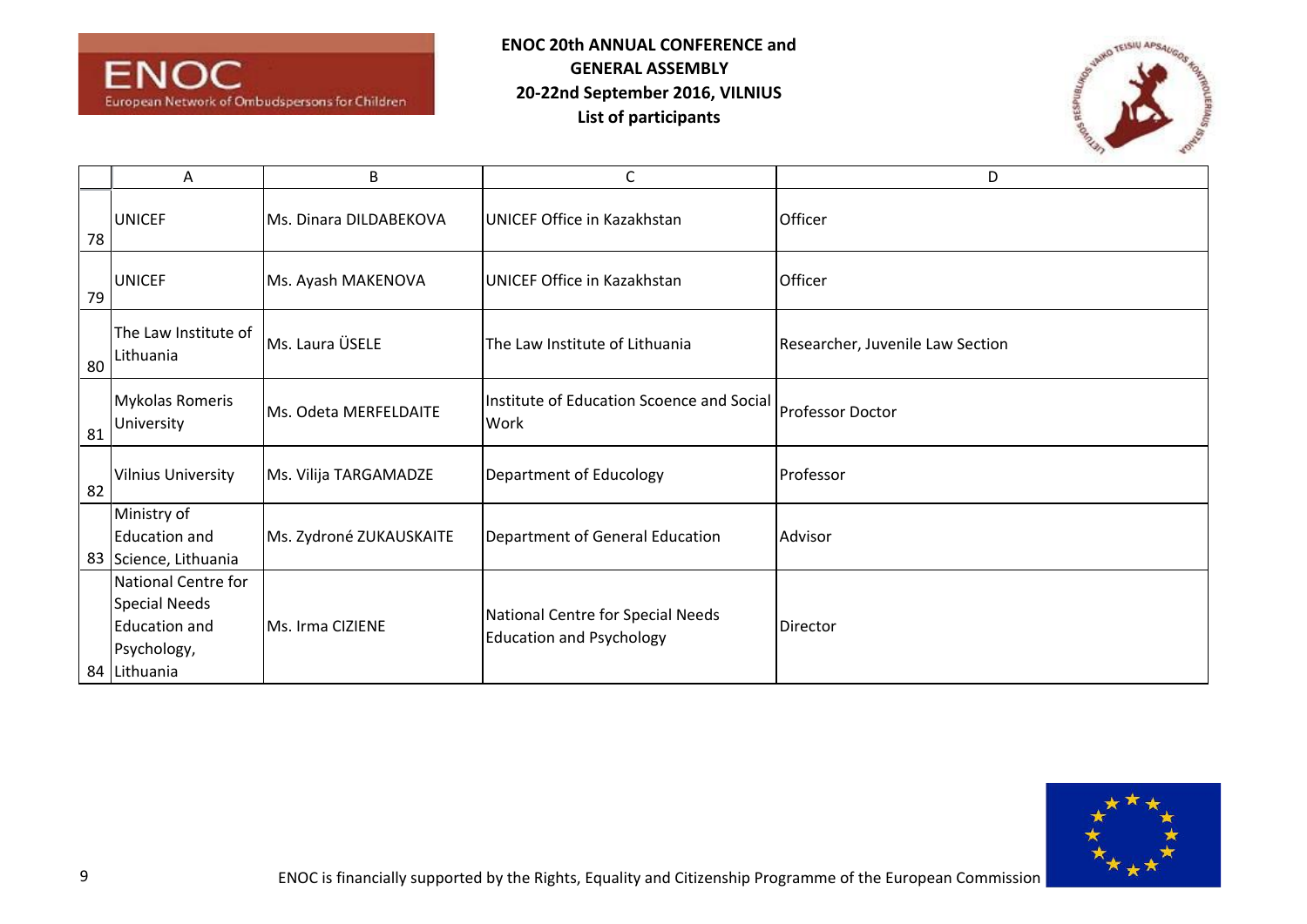



|    | Α                                                                                                         | B                     | $\mathsf{C}$                                                      | D                                         |
|----|-----------------------------------------------------------------------------------------------------------|-----------------------|-------------------------------------------------------------------|-------------------------------------------|
|    | <b>National Centre for</b><br><b>Special Needs</b><br><b>Education and</b><br>Psychology,<br>85 Lithuania | Ms. Simona BIELIUNE   | <b>Psychology Department</b>                                      | Researcher                                |
| 86 | Office of the<br>President of the<br>Republic of Lithuania                                                | Ms. Ruta KACKUTE      | Education, Science and Culture                                    | Advisor                                   |
| 87 | <b>Observer Ombuds</b><br>institutions/Country                                                            | Name/Surname          | Organisation/Institution                                          | <b>Title/Position</b>                     |
| 88 | Kosovo                                                                                                    | Mr. Hilmi JASHARI     | Ombudsman Institution of Kosovo                                   | Ombudsman                                 |
| 89 | Kosovo                                                                                                    | Ms. Igballe RRAHMANI  | Ombudsman Institution of Kosovo                                   | Senior Legal Advisor                      |
| 90 | <b>Russian Federation</b>                                                                                 | Mr. Evgeny BUNIMOVICH | Office of the Ombudsman for Human<br>Rights of the city of Moscow | Moscow Ombudsperson for Children's Rights |
| 91 | <b>Russian Federation</b>                                                                                 | Mr. Dmitry SHAKHOV    | Office of Pskov Region Commissioner for<br>Human Rights           | Advisor                                   |
| 92 | Slovakia                                                                                                  | Mr. Andrej KALLAY     | Office of the Commissioner for Children Advisor                   |                                           |